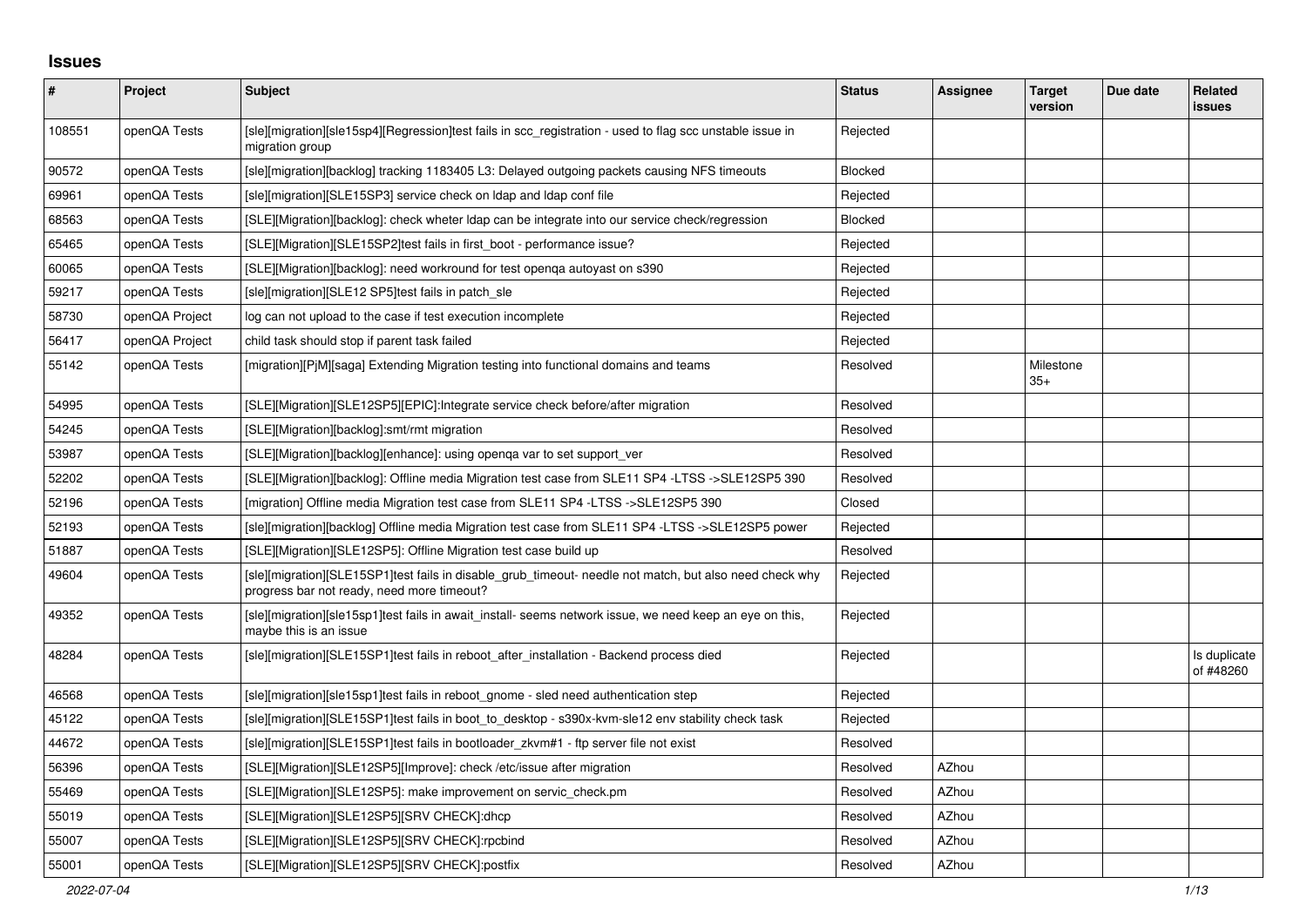| #      | Project      | Subject                                                                                                                                            | <b>Status</b> | <b>Assignee</b> | <b>Target</b><br>version | Due date | <b>Related</b><br><b>issues</b> |
|--------|--------------|----------------------------------------------------------------------------------------------------------------------------------------------------|---------------|-----------------|--------------------------|----------|---------------------------------|
| 54998  | openQA Tests | [SLE][Migration][SLE12SP5][SRV CHECK]:ntp                                                                                                          | Resolved      | AZhou           |                          |          |                                 |
| 52820  | openQA Tests | [SLE][Migration][SLE12SP5]: milestone case 12sp4 desktop+fullupdate+regression scenario.                                                           | Resolved      | AZhou           |                          |          |                                 |
| 111218 | openQA Tests | [sle][migration][sle15sp4][regression]test fails in kdump and crash - need increase kdump memory                                                   | Feedback      | coolgw          |                          |          |                                 |
| 111186 | openQA Tests | [sle][migration][sle15sp4][regression]test fails in orphaned_packages_check - strange string contain<br>during package check module                | Feedback      | coolgw          |                          |          |                                 |
| 110106 | openQA Tests | [sle][migration][sle15sp4]test fails in check system info#1 - base name changed in 15sp3                                                           | Resolved      | coolgw          |                          |          |                                 |
| 110001 | openQA Tests | [SLE][Migration][SLE15SP4]test fails in boot_to_desktop - can not boot correctly                                                                   | Rejected      | coolgw          |                          |          |                                 |
| 109413 | openQA Tests | [sle][migration][sle15sp4][milestone]test fails in reconnect_mgmt_console - susefirewall seems not remove<br>after migration                       | Rejected      | coolgw          |                          |          |                                 |
| 109367 | openQA Tests | [sle][migration][sle15sp4][milestone]test fails in zypper_migration - serial console seems can not receive<br>string such as "root"                | Rejected      | coolgw          |                          |          |                                 |
| 109082 | openQA Tests | [sle][migration][sle15sp4][regression]test fails in patch sle - systemctl stop packagekit timeout                                                  | Rejected      | coolgw          |                          |          |                                 |
| 108794 | openQA Tests | [sle][migration][sle15sp4][Other]test fails in system_prepare - need upload y2log in system_prepare<br>module                                      | Resolved      | coolgw          |                          |          |                                 |
| 108638 | openQA Tests | [sle][migration][sle15sp4][Regression]-test fails in user settings                                                                                 | Resolved      | coolgw          |                          |          |                                 |
| 108305 | openQA Tests | [sle][migration][sle15sp4][Other]test fails in reconnect mgmt console - suspect firewall related issue on<br>vnc                                   | In Progress   | coolgw          |                          |          |                                 |
| 108128 | openQA Tests | [sle][migration][sle15sp4][Regression]test fails in zypper in - install hello failed                                                               | Rejected      | coolgw          |                          |          |                                 |
| 108049 | openQA Tests | [sle][migration][sle15sp4][Regression]test fails in svirt_upload_assets - check why can not upload qcow,<br>error "file too big"                   | Resolved      | coolgw          |                          |          |                                 |
| 107503 | openQA Tests | [sle][migration][sle15sp4][Milestone]test fails in installation - installation timeout                                                             | Rejected      | coolgw          |                          |          |                                 |
| 106951 | openQA Tests | [sle][migration][sle15sp4][Regression]test fails in system_state - tar -jcv -f<br>/tmp/stats during installation.tar.bz2 /tmp/system state timeout | Resolved      | coolgw          |                          |          |                                 |
| 106945 | openQA Tests | [sle][migration][sle15sp4][Regression]test fails in await_install - used to tracking upload issue(try using<br>branch get y2log)                   | Resolved      | coolgw          |                          |          |                                 |
| 106705 | openQA Tests | [sle][migration][sle15sp4]test fails in patch sle - check why yast2-scc failed compare with last build                                             | Rejected      | coolgw          |                          |          |                                 |
| 106622 | openQA Tests | [sle][migration][sle15sp4][regression]test fails in upgrade_select - check why Itss failed during migration                                        | Resolved      | coolgw          |                          |          |                                 |
| 106092 | openQA Tests | [sle][migration][sle15sp4][Regression]test fails in await_install - need enlarge timeout of install                                                | Resolved      | coolgw          |                          |          |                                 |
| 106050 | openQA Tests | [sle][migration][sle15sp4][Regression]test fails in prepare test data - dev/ttysclp0 permission deny                                               | Rejected      | coolgw          |                          |          |                                 |
| 105561 | openQA Tests | [sle][migration][sle15sp4]test fails in patch_sle - code should click accept option before click next button                                       | Rejected      | coolgw          |                          |          |                                 |
| 105313 | openQA Tests | [sle][migration][sle15sp4][Regression]test fails in supportutils - timeout happen during support util test                                         | Rejected      | coolgw          |                          |          |                                 |
| 105178 | openQA Tests | [sle][migration][sle15sp4][Regression] try remove software failed bsc#1192992                                                                      | Resolved      | coolgw          |                          |          |                                 |
| 105103 | openQA Tests | [sle][migration][sle15sp4][Regression]test fails in check_system_info - zypper lr timeout                                                          | Resolved      | coolgw          |                          |          |                                 |
| 105091 | openQA Tests | [sle][migration][sle15sp4][Regression] Add health check log into openga                                                                            | Resolved      | coolgw          |                          |          |                                 |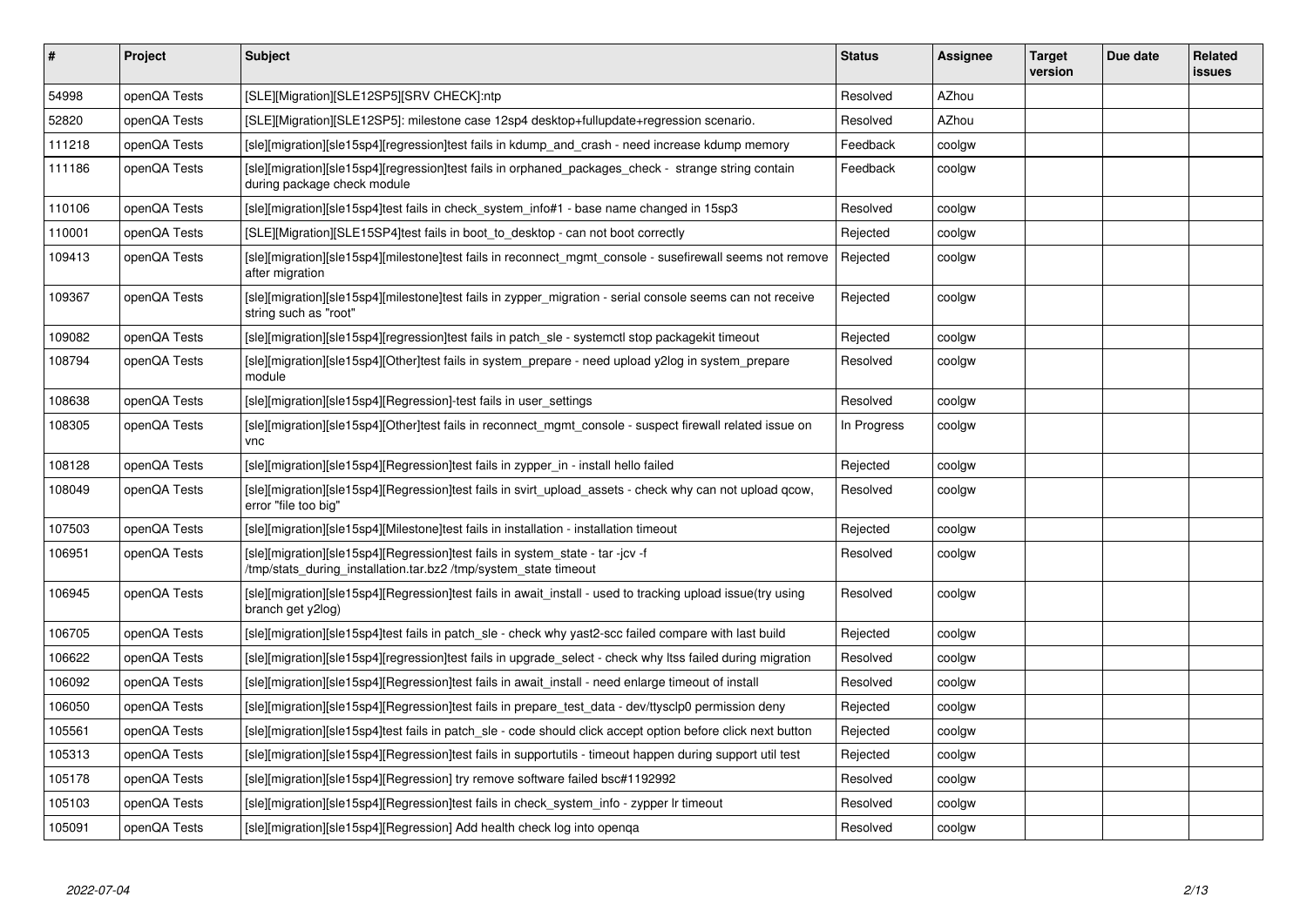| #      | Project      | <b>Subject</b>                                                                                                                                                           | <b>Status</b> | <b>Assignee</b> | <b>Target</b><br>version | Due date | Related<br>issues    |
|--------|--------------|--------------------------------------------------------------------------------------------------------------------------------------------------------------------------|---------------|-----------------|--------------------------|----------|----------------------|
| 104998 | openQA Tests | [sle][migration][sle15sp4][Regression]test fails in patch_sle - timeout on SUSEConnect --de-register<br>-debug command                                                   | Resolved      | coolgw          |                          |          |                      |
| 104742 | openQA Tests | [sle][migration][sle15sp4][Regression]test fails in java - './test_java.sh' timed out                                                                                    | Resolved      | coolgw          |                          |          |                      |
| 104475 | openQA Tests | [sle][migration][sle15sp4][regression] integrate btrfsmaintenance test case into regression group                                                                        | Resolved      | coolgw          |                          |          |                      |
| 104472 | openQA Tests | [sle][migration][sle15sp4][regression] integrate java test case into regression group                                                                                    | Resolved      | coolgw          |                          |          |                      |
| 104439 | openQA Tests | [sle][migration][sle15sp4]test fails in handle_reboot - need check some unfinished zypper process before<br>install package                                              | Resolved      | coolgw          |                          |          |                      |
| 104358 | openQA Tests | [sle][migration][sle15sp4]test fails in check_upgraded_service - desktop can not show after input password                                                               | In Progress   | coolgw          |                          |          |                      |
| 104329 | openQA Tests | [sle][migration][sle15sp4][regression]test fails in yast2_lan- more time need wait for yast lan command                                                                  | Resolved      | coolgw          |                          |          |                      |
| 104166 | openQA Tests | [sle][migration][sle15sp4][regression] test fails in firefox - no candidate needle with tag(s) 'firefox_trackinfo,<br>firefox_readerview_window, firefox-launch' matched | Rejected      | coolgw          |                          |          |                      |
| 104065 | openQA Tests | [sle][migration][SLE15SP4]test fails in upgrade_select - accept license needed                                                                                           | Rejected      | coolgw          |                          |          |                      |
| 103650 | openQA Tests | [sle][migration][sle15sp4]test fails in patch_sle wait scc register page time out                                                                                        | Resolved      | coolgw          |                          |          |                      |
| 103632 | openQA Tests | [sle][migration][sle15sp4] no any zypper related log upload for zdup case                                                                                                | Resolved      | coolgw          |                          |          |                      |
| 94285  | openQA Tests | [sle][Migration][SLE15SP4] check nest virtual test for service check                                                                                                     | Resolved      | coolgw          |                          |          | Related to<br>#16618 |
| 94123  | openQA Tests | [sle][Migration][SLE15SP4] check needle issue which potential impact s390                                                                                                | Resolved      | coolgw          |                          |          |                      |
| 93991  | openQA Tests | [sle][Migration][backlog] investigate service check another solution                                                                                                     | New           | coolgw          |                          |          |                      |
| 93733  | openQA Tests | [sle][Migration][SLE15SP3] remove workaround bsc#1154156                                                                                                                 | Resolved      | coolgw          |                          |          |                      |
| 90680  | openQA Tests | [sle][migration][sle15sp3]: tracking TW running status for Idap to ds389 tools                                                                                           | Resolved      | coolgw          |                          |          |                      |
| 90503  | openQA Tests | [sle][migration][sle15sp3]test fails in post_migration - need extend qcow for openqa                                                                                     | Rejected      | coolgw          |                          |          |                      |
| 81352  | openQA Tests | [sle][migration][SLE15SP3] investigation on jira https://jira.suse.com/browse/SLE-11501                                                                                  | Resolved      | coolgw          |                          |          |                      |
| 81086  | openQA Tests | [SLE][Migration][SLE15SP3]test fails in bootloader_uefi                                                                                                                  | Resolved      | coolgw          |                          |          |                      |
| 81056  | openQA Tests | [SLE][Migration][sle15sp3][Milestone]test fails in register_system live moudle needle not match                                                                          | Resolved      | coolgw          |                          |          |                      |
| 81050  | openQA Tests | [SLE][Migration][sle15sp3][Milestone]test fails in grub_test_snapshot - wait grub timeout                                                                                | Resolved      | coolgw          |                          |          |                      |
| 81032  | openQA Tests | [SLE][Migration][SLE15SP3][Regression]test fails in gnome_terminal - needle need update                                                                                  | Resolved      | coolgw          |                          |          |                      |
| 80190  | openQA Tests | [SLE][Migration][sle15sp3]test fails in patch sle(wait serial expected: "GNU GRUB" failed)                                                                               | Closed        | coolgw          |                          |          |                      |
| 72067  | openQA Tests | [sle][migration][SLE15SP3] investigation on remove hdd not boot up workround for aarch64 &<br>BOOT_HDD_IMAGE                                                             | Rejected      | coolgw          |                          |          |                      |
| 71581  | openQA Tests | [sle][migration][SLE15SP3] test fails in patch_sle - solver test case not uploaded - post_fail_hook failed                                                               | Rejected      | coolgw          |                          |          |                      |
| 71284  | openQA Tests | [sle][migration][SLE15SP3]: investigate leap migration related topic                                                                                                     | Resolved      | coolgw          |                          |          |                      |
| 71281  | openQA Tests | [sle][migration][SLE15SP3]: setup new smt/rmt server                                                                                                                     | Resolved      | coolgw          |                          |          |                      |
| 70540  | openQA Tests | [sle][Migration][SLE15SP4] Using gitlab to control yaml file                                                                                                             | Resolved      | coolgw          |                          |          | Related to<br>#98132 |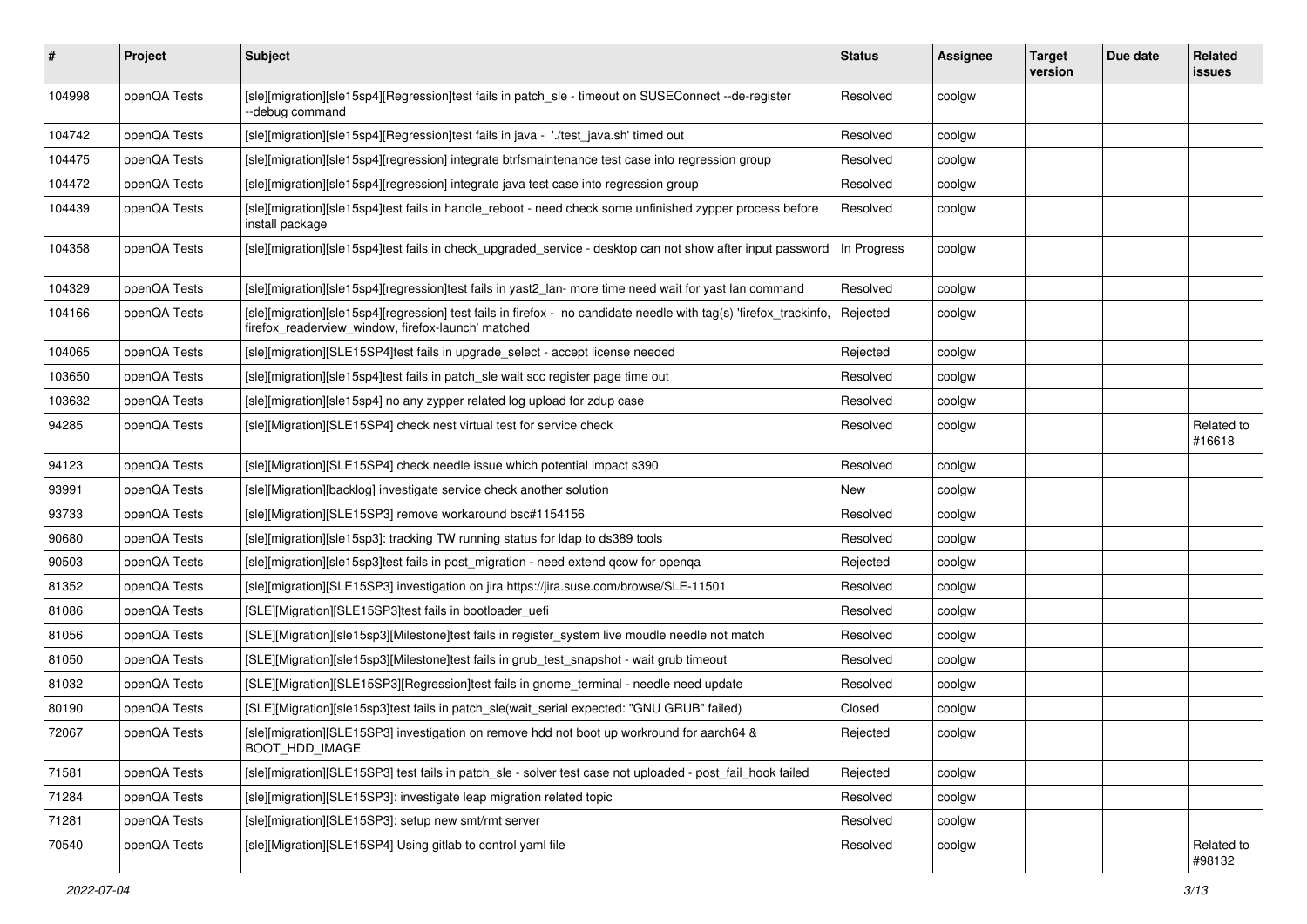| $\vert$ # | Project        | <b>Subject</b>                                                                                                                                    | <b>Status</b>  | <b>Assignee</b> | <b>Target</b><br>version | Due date | <b>Related</b><br><b>issues</b> |
|-----------|----------------|---------------------------------------------------------------------------------------------------------------------------------------------------|----------------|-----------------|--------------------------|----------|---------------------------------|
| 70267     | openQA Tests   | [SLE][Migration][sle15sp3]:investigation on desktop related test                                                                                  | Resolved       | coolgw          |                          |          |                                 |
| 70198     | openQA Tests   | [SLE][Migration][sle15sp3]:test fails in patch sle- we license handle not correct                                                                 | Rejected       | coolgw          |                          |          |                                 |
| 70195     | openQA Tests   | [sle][migration][SLE15SP3] review hpc and 15sp2->15sp3 x86 job group                                                                              | Resolved       | coolgw          |                          |          |                                 |
| 70168     | openQA Tests   | [SLE][Migration][backlog]: sssd.pm integrate into service check                                                                                   | <b>Blocked</b> | coolgw          |                          |          | Related to<br>#34576            |
| 69598     | openQA Tests   | [sle][Migration][SLE15SP3]test fails in online_migration_setup - needle match on sles which need using<br>hpc needle                              | Resolved       | coolgw          |                          |          |                                 |
| 69595     | openQA Tests   | [sle][migration][SLE15SP3]test fails in patch sle - Test died: 'zypper -n in -t pattern def' failed with code                                     | Resolved       | coolgw          |                          |          |                                 |
| 68074     | openQA Tests   | [SLE][Migration][SLE15SP2] test fails in boot to desktop - system not enter tianocore-mainmenu page                                               | Rejected       | coolgw          |                          |          |                                 |
| 67558     | openQA Project | testapi::wait_serial: can not get correct msg with pvm_hmc backend                                                                                | Resolved       | coolgw          | future                   |          |                                 |
| 67522     | openQA Tests   | [SLE][Migration][SLE15SP2]test fails in grub_test - needle not match?                                                                             | Resolved       | coolgw          |                          |          |                                 |
| 67150     | openQA Tests   | [SLE][Migration][SLE15SP2] test fails in patch_sle - time not enough?                                                                             | Rejected       | coolgw          |                          |          |                                 |
| 66958     | openQA Tests   | [SLE][Migration][SLE15SP2][Regression] test fails in grub_test_snapshot - needle need update using for<br>tracking                                | Resolved       | coolgw          |                          |          |                                 |
| 66940     | openQA Tests   | [SLE][Migration][SLE15SP2][Regression]Ltest fails in consoletest_setup- maybe needle need change                                                  | Resolved       | coolgw          |                          |          |                                 |
| 66832     | openQA Tests   | [SLE][Migration][SLE15SP2] new case for scc check for hpc migration group                                                                         | Resolved       | coolgw          |                          |          |                                 |
| 66829     | openQA Tests   | [SLE][Migration][SLE15SP2]test fails in yast2 migration - summary not show?                                                                       | Resolved       | coolgw          |                          |          |                                 |
| 66760     | openQA Tests   | [SLE][Migration][SLE15SP2]test fails in patch sle - should trigger failed when encounter conflict                                                 | Resolved       | coolgw          |                          |          |                                 |
| 65543     | openQA Tests   | [SLE][Migration][SLE15SP2][Regression]test fails in check_upgraded_service - lot of service is disabled<br>after migration                        | Rejected       | coolgw          |                          |          |                                 |
| 65510     | openQA Tests   | [SLE][Migration][SLE15SP2]test fails in upgrade select - no migration found need further check                                                    | Rejected       | coolgw          |                          |          |                                 |
| 65507     | openQA Tests   | [SLE][Migration][SLE15SP2]test fails in zypper migration - no migration target found, need further check                                          | Rejected       | coolgw          |                          |          |                                 |
| 65061     | openQA Tests   | [SLE][Migration][SLE15SP2] publish qcow for Bug 1166042 - just for tracking this task since this issue not<br>100% reproduce, maybe need more run | Resolved       | coolgw          |                          |          |                                 |
| 64896     | openQA Tests   | [SLE][Migration][SLE15SP2][Regression]test fails in consoletest_finish                                                                            | Resolved       | coolgw          |                          |          | Related to<br>#64812            |
| 64887     | openQA Tests   | [SLE][Migration][SLE15SP2]test fails in xterm-needle change just using this for tracking(maybe still need<br>further needle update)               | Resolved       | coolgw          |                          |          |                                 |
| 64057     | openQA Tests   | [SLE][Migration][SLE15SP2][regression]test fails in yast2 migration - need more time for loading package<br>manager                               | Resolved       | coolgw          |                          |          |                                 |
| 64054     | openQA Tests   | [SLE][Migration][SLE15SP2][regression]:test fails in yast2_migration - needle update(used for tracking<br>rerun result)                           | Resolved       | coolgw          |                          |          |                                 |
| 64033     | openQA Tests   | [SLE][Migration][SLE15SP2][Regression]test fails in check upgraded service - cups                                                                 | Resolved       | coolgw          |                          |          |                                 |
| 63940     | openQA Tests   | [SLE][Migration][SLE15SP2]test fails in disk activation - remove workround                                                                        | Resolved       | coolgw          |                          |          |                                 |
| 63901     | openQA Tests   | [SLE][Migration][SLE15SP2][regression]test fails in patch sle - zypper patch timeout                                                              | Resolved       | coolgw          |                          |          |                                 |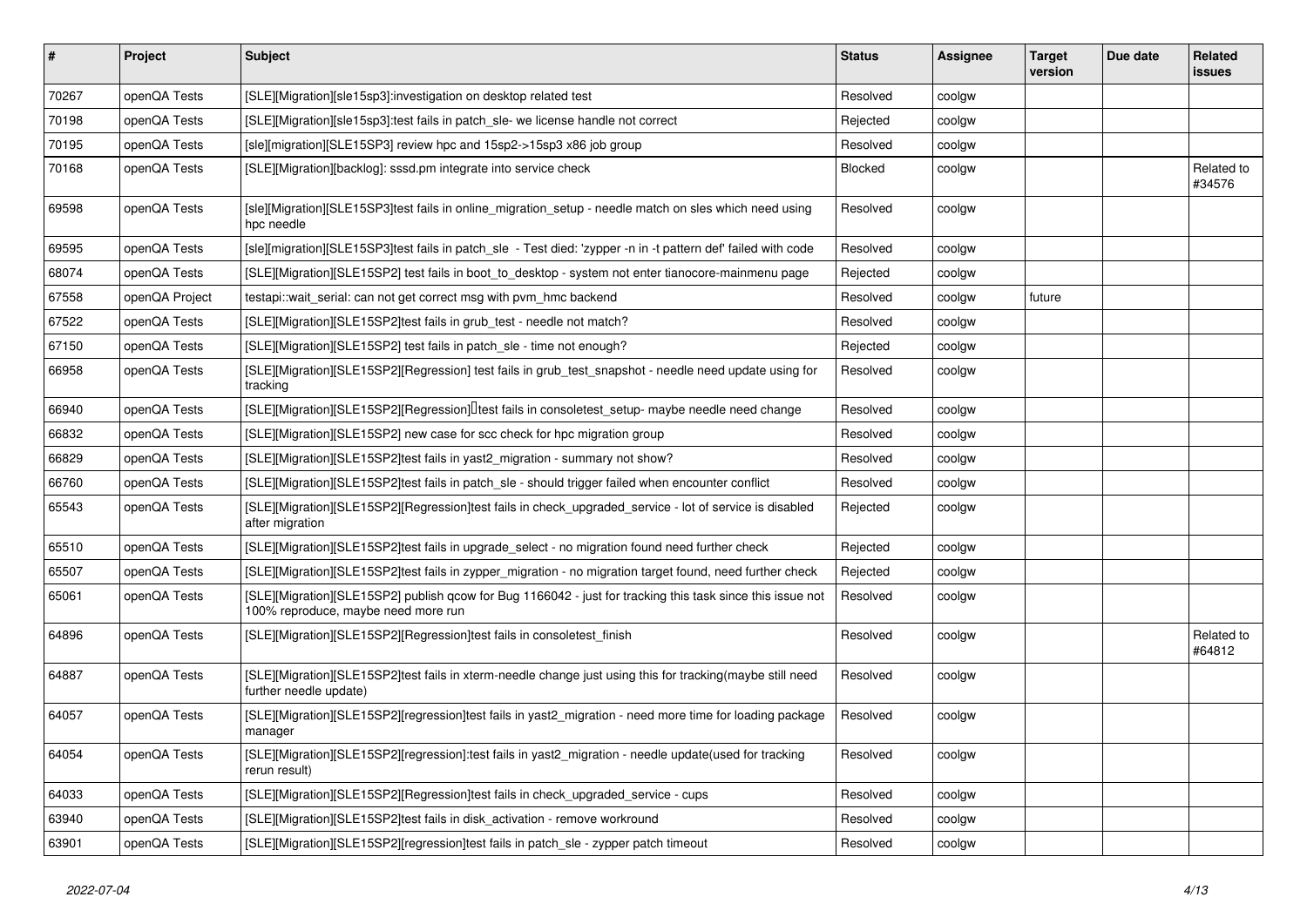| #     | Project      | <b>Subject</b>                                                                                                                                      | <b>Status</b> | <b>Assignee</b> | <b>Target</b><br>version | Due date | Related<br><b>issues</b> |
|-------|--------------|-----------------------------------------------------------------------------------------------------------------------------------------------------|---------------|-----------------|--------------------------|----------|--------------------------|
| 63898 | openQA Tests | [SLE][Migration][SLE15SP2][regression]test fails in supportutils - suspect timeout not enough                                                       | Resolved      | coolgw          |                          |          |                          |
| 63811 | openQA Tests | [sle][Migration][SLE15SP2]test fails in upgrade_select - alt-a can not take effect?                                                                 | Resolved      | coolgw          |                          |          |                          |
| 63784 | openQA Tests | [SLE][Migration][SLE15SP2]: auto trigger for hpc migration test case                                                                                | Resolved      | coolgw          |                          |          |                          |
| 63757 | openQA Tests | [SLE][Migration][SLE15SP2]:test fails in addon_products_sle - base module automaticly be selected after<br>desktop module select lead case failed   | Resolved      | coolgw          |                          |          |                          |
| 63160 | openQA Tests | [SLE][Migration][SLE15SP2]test fails in addon_products_sle - insert addon productor dvd msg pop<br>up(maybe need adapt script or setting?)          | Resolved      | coolgw          |                          |          |                          |
| 62987 | openQA Tests | [SLE][Migration][SLE15SP2]:test fails in upgrade_select - need further check why expect license here                                                | Resolved      | coolgw          |                          |          |                          |
| 62981 | openQA Tests | [SLE][Migration][SLE15SP2]: test fails in upgrade_select - need add keep register setting (this ticket just<br>used for keep track this)            | Resolved      | coolgw          |                          |          |                          |
| 62969 | openQA Tests | [SLE][Migration][SLE15SP2]:test fails in installation - system not reboot automaticly                                                               | Resolved      | coolgw          |                          |          |                          |
| 62966 | openQA Tests | [SLE][Migration][SLE15SP2]: test fails in installation - read autoyast configuration file error - invalid value<br>"grub" for attribute loader type | Resolved      | coolgw          |                          |          |                          |
| 62276 | openQA Tests | [SLE][Migration][SLE15SP2]test fails in yast2_migration - no candidate needle with tag(s) 'displaymanager'<br>matched                               | Resolved      | coolgw          |                          |          |                          |
| 60851 | openQA Tests | [sle][Migration][SLE15SP2]:investigate on s390 11sp4 automation                                                                                     | Resolved      | coolgw          |                          |          |                          |
| 60221 | openQA Tests | [sle][Migration][SLE15SP2] Auto trigger script change (remove ISO from auto trigger scripte)                                                        | Resolved      | coolgw          |                          |          |                          |
| 59385 | openQA Tests | [SLE][Migration][SLE12SP5] add white/black list for service check                                                                                   | Resolved      | coolgw          |                          |          |                          |
| 59379 | openQA Tests | 12-sp5 qcow has been deleted in openqa                                                                                                              | Rejected      | coolgw          |                          |          |                          |
| 59127 | openQA Tests | [SLE][Migration][SLE12SP5]:improve error handle in service check                                                                                    | Resolved      | coolgw          |                          |          |                          |
| 56828 | openQA Tests | [SLE][Migration][backlog]:test fails in yast2 migration - not found y2log                                                                           | Rejected      | coolgw          |                          |          |                          |
| 56252 | openQA Tests | [SLE][Migration][SLE12SP5]:test fails in boot_to_desktop                                                                                            | Resolved      | coolgw          |                          |          |                          |
| 55862 | openQA Tests | [SLE][Migration][SLE12SP5]:test fails in bootloader_s390                                                                                            | Resolved      | coolgw          |                          |          |                          |
| 55004 | openQA Tests | [SLE][Migration][SLE12SP5][SRV CHECK]:nfs                                                                                                           | Resolved      | coolgw          |                          |          |                          |
| 54662 | openQA Tests | [SLE][Migration][SLE12SP5]:need add 12sp2 service check                                                                                             | Resolved      | coolgw          |                          |          |                          |
| 54545 | openQA Tests | [SLE][Migration][backlog]:support config regression check                                                                                           | Resolved      | coolgw          |                          |          |                          |
| 54332 | openQA Tests | [SLE][Migration][backlog]:check solution for 11spx->12sp5 scc upgrade test cases                                                                    | Resolved      | coolgw          |                          |          |                          |
| 53981 | openQA Tests | [SLE][Migration][SLE12SP5]:test fails in install_service, should not check for 11sp4                                                                | Resolved      | coolgw          |                          |          |                          |
| 53345 | openQA Tests | [SLE][Migration][SLE12SP5]: following 390 stable issue                                                                                              | Resolved      | coolgw          |                          |          |                          |
| 53279 | openQA Tests | [SLE][Migration][SLE12SP5]: Add more flavor for regression group                                                                                    | Resolved      | coolgw          |                          |          |                          |
| 53051 | openQA Tests | [SLE][Migration][SLE12SP5]: add service check on 12sp5 and review result                                                                            | Resolved      | coolgw          |                          |          |                          |
| 52406 | openQA Tests | [SLE][Migration][SLE12SP5]: Check solution for support SLE12 SP5 -> SLE15 SP1 migration scenario                                                    | Resolved      | coolgw          |                          |          |                          |
| 51893 | openQA Tests | [SLE][Migration][SLE12SP5]: Offline Migration test case SLE12 SP3 - SLE12 SP5                                                                       | Resolved      | coolgw          |                          |          |                          |
| 50330 | openQA Tests | [sle][migration][SLE15SP1][post]: Add more service into sanity check                                                                                | Resolved      | coolgw          |                          |          |                          |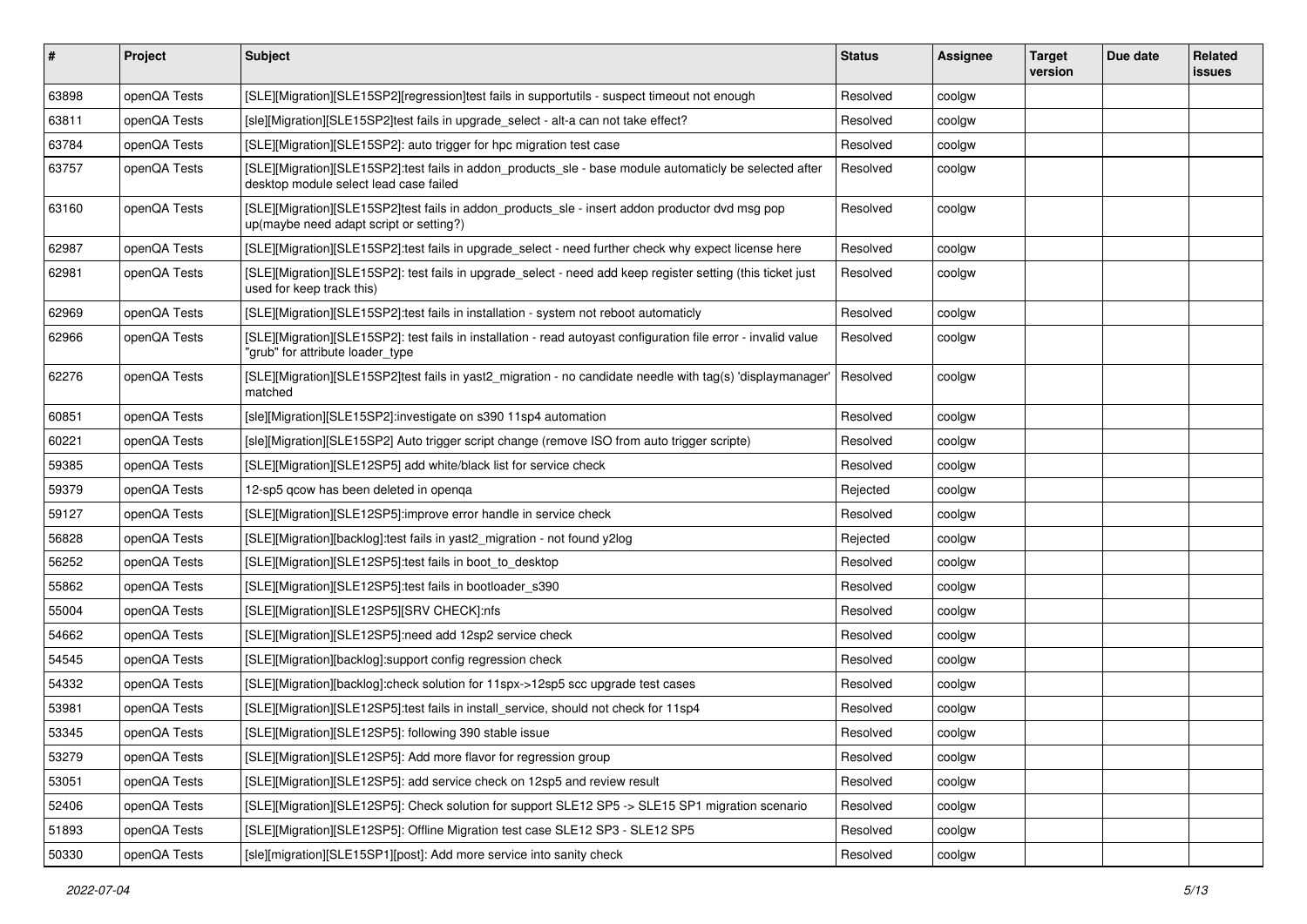| #     | Project      | Subject                                                                                                                                                        | <b>Status</b> | Assignee | <b>Target</b><br>version | Due date | Related<br>issues    |
|-------|--------------|----------------------------------------------------------------------------------------------------------------------------------------------------------------|---------------|----------|--------------------------|----------|----------------------|
| 49553 | openQA Tests | [sle][migration][SLE15SP1] test fails in installation_overview - setting not exist WORKAROUND_DEPS, but<br>setting is added automaticly need further check why | Resolved      | coolgw   |                          |          |                      |
| 49472 | openQA Tests | [sle][migration][SLE15SP1]:add service sanity check before and after upgrade                                                                                   | Resolved      | coolgw   |                          |          |                      |
| 49124 | openQA Tests | [sle][migration][SLE15SP1]:test fails in boot_to_desktop - needle not match                                                                                    | Resolved      | coolgw   |                          |          |                      |
| 48623 | openQA Tests | [sle][migration][SLE15SP1]:test fails in patch_sle - needle change                                                                                             | Resolved      | coolgw   |                          |          |                      |
| 48620 | openQA Tests | [sle][migration][SLE15SP1] test fails in installation_overview - needle not match                                                                              | Resolved      | coolgw   |                          |          |                      |
| 48365 | openQA Tests | [sle][migration][SLE15SP1]test fails in upgrade_select - update needle?                                                                                        | Resolved      | coolgw   |                          |          |                      |
| 48272 | openQA Tests | [sle][migration][SLE15SP1]test fails in patch_sle - need more time to wait refresh repo                                                                        | Rejected      | coolgw   |                          |          |                      |
| 48269 | openQA Tests | [sle][migration][SLE15SP1]test fails in patch_sle-timeout in minimal_patch_system function also need<br>update                                                 | Resolved      | coolgw   |                          |          |                      |
| 46649 | openQA Tests | [sle][migration][sle15sp1]:test fails in patch_sle - need libzypp                                                                                              | Rejected      | coolgw   |                          |          |                      |
| 45575 | openQA Tests | [sle][migration][SLE15SP1][post]:test fails in console - can not login                                                                                         | Closed        | coolgw   |                          |          | Related to<br>#44588 |
| 45524 | openQA Tests | [sle][migration][SLE15SP1][post]test fails in gnome_terminal-update needle                                                                                     | Resolved      | coolgw   |                          |          |                      |
| 45332 | openQA Tests | [sle][migration][SLE15SP1][post] test fails in installation - suspect the repo not clear before autoyast<br>upgrade                                            | Resolved      | coolgw   |                          |          |                      |
| 45236 | openQA Tests | [sle][migration][backlog]test fails in yast2_migration - can not login generic-desktop page                                                                    | Rejected      | coolgw   |                          |          |                      |
| 45227 | openQA Tests | [sle][migration][SLE15SP1]test fails in yast2_lan - layout change on " yast2_lan-hostname-tab" compare<br>with 125.1                                           | Resolved      | coolgw   |                          |          |                      |
| 45224 | openQA Tests | [sle][migration][SLE15SP1]:test fails in upgrade_select - latest build show select-migration-target needle<br>changed compare with 125.1                       | Resolved      | coolgw   |                          |          |                      |
| 45113 | openQA Tests | [sle][migration][SLE15SP1]test fails in yast2_snapper - no candidate needle with tag(s) 'desktop-runner'                                                       | Resolved      | coolgw   |                          |          |                      |
| 44972 | openQA Tests | [sle][migration][sle15sp1]test fails in yast2_migration - no migration product found                                                                           | Closed        | coolgw   |                          |          |                      |
| 44678 | openQA Tests | [sle][migration][SLE15SP1]test fails in puppet - yes or no msg pop up during zypper se puppet lead script<br>timeout                                           | Resolved      | coolgw   |                          |          |                      |
| 44675 | openQA Tests | [sle][migration][sle12sp4]test fails in patch sle - new needle need add.                                                                                       | Resolved      | coolgw   |                          |          |                      |
| 44669 | openQA Tests | [sle][migration][SLE15SP1]test fails in patch_sle - suspect the timeout of checking install summary need<br>change                                             | Resolved      | coolgw   |                          |          |                      |
| 44666 | openQA Tests | [sle][migration][SLE15SP1]test fails in patch sle - gpasswd: can not lock /etc/group                                                                           | Closed        | coolgw   |                          |          |                      |
| 44426 | openQA Tests | [sle][migration][SLE15SP1] test fails in installation_overview - suspect caused by extra "alt + o" key or by<br>performance of vm                              | Closed        | coolgw   |                          |          |                      |
| 44381 | openQA Tests | [sle][migration][SLE15SP1] test fails in installation_overview - seems loop happen during installation on<br>390x                                              | Resolved      | coolgw   |                          |          |                      |
| 44378 | openQA Tests | [sle][migration][SLE15SP1]test fails in firefox                                                                                                                | Resolved      | coolgw   |                          |          |                      |
| 44333 | openQA Tests | [sle][migration][SLE15SP1]:test fails in reboot_gnome                                                                                                          | Resolved      | coolgw   |                          |          |                      |
| 44258 | openQA Tests | [sle][migration][SLE15SP1]test fails in consoletest_finish                                                                                                     | Resolved      | coolgw   |                          |          |                      |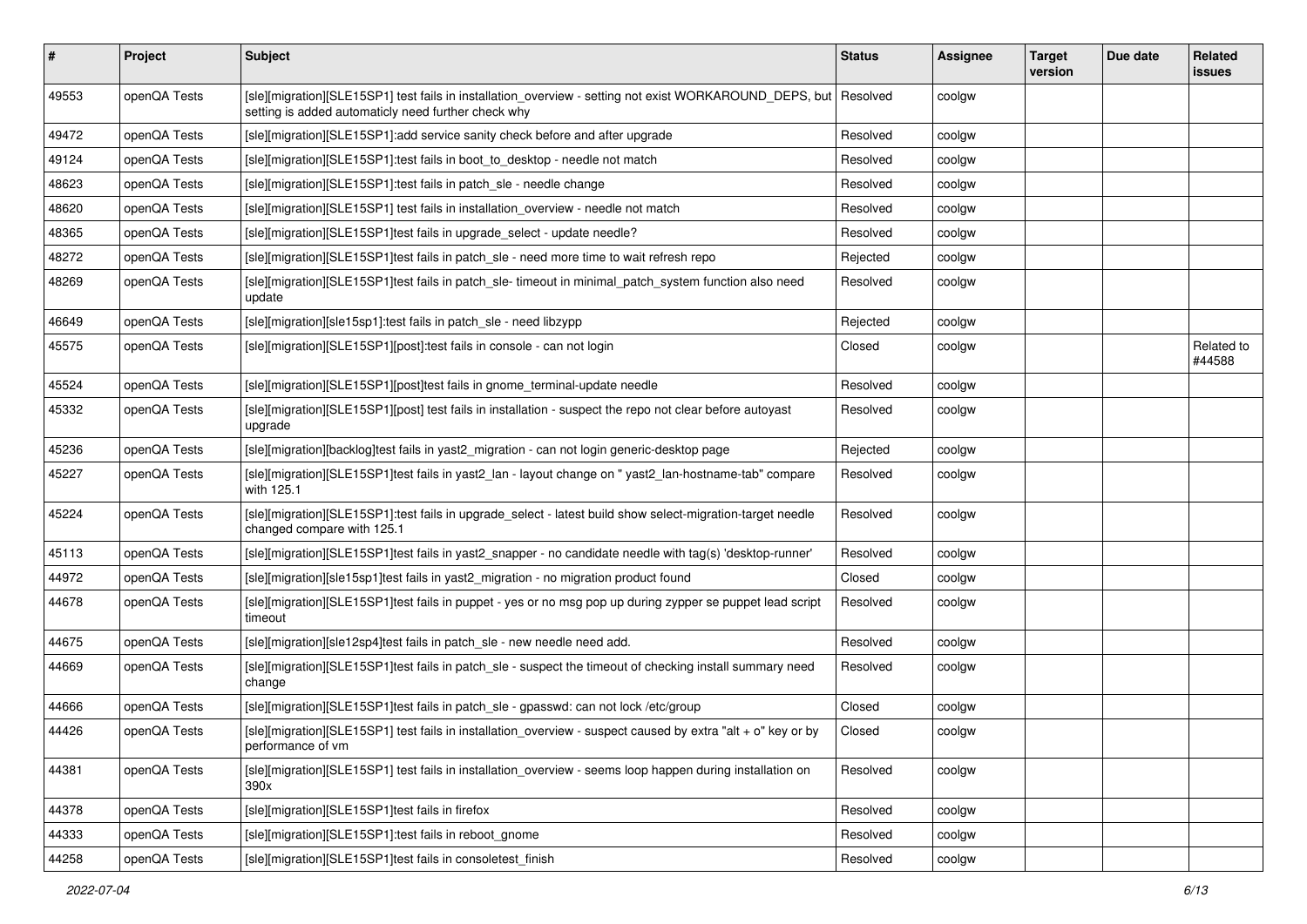| $\vert$ # | <b>Project</b> | <b>Subject</b>                                                                                                                                                                                                  | <b>Status</b> | Assignee | <b>Target</b><br>version | Due date | Related<br>issues    |
|-----------|----------------|-----------------------------------------------------------------------------------------------------------------------------------------------------------------------------------------------------------------|---------------|----------|--------------------------|----------|----------------------|
| 44120     | openQA Tests   | [sle][migration][SLE15SP1] check test cases why failed on s390                                                                                                                                                  | Resolved      | coolgw   |                          |          |                      |
| 44108     | openQA Tests   | [migration] investigate why can not boot on ppc64le                                                                                                                                                             | Resolved      | coolgw   |                          |          |                      |
| 44015     | openQA Tests   | [sle][migration][SLE15SP1] Need increase the timeout value for install packages on<br>sle-15-SP1-Installer-DVD-TEST-x86_64-Build96.7-0001offline_sles12sp3_media_sdk+we+lp+tcm+phub_d<br>ef full@64bit scenario | Resolved      | coolgw   |                          |          |                      |
| 44012     | openQA Tests   | [sle][migration][SLE15SP1] Release notes button not found during upgrade from SLE12 SP3(workround)                                                                                                              | Resolved      | coolgw   |                          |          | Related to<br>#14774 |
| 112199    | openQA Tests   | [sle][migration][sle15sp5][SAP] recreate all qcow files for SAP and verify all new qcow files for sap job                                                                                                       | Resolved      | hiluo    |                          |          |                      |
| 106948    | openQA Tests   | [sle][migration][sle15sp4][Regression]test fails in glxgears - su -c "bash" timeout                                                                                                                             | Resolved      | hjluo    |                          |          |                      |
| 94453     | openQA Tests   | [sle][migration][sle15sp4] do not need check susefirewall status after migration to 15spx from 11spx or<br>12spx                                                                                                | Rejected      | hjluo    |                          |          |                      |
| 91040     | openQA Tests   | [sle][migration][sle15sp4]tracking https://jira.suse.com/browse/PM-2413 leap to sle                                                                                                                             | Rejected      | hjluo    |                          |          |                      |
| 90581     | openQA Tests   | $[s]$ e][migration][sle15sp3][regression] test fails in post migration - no candidate needle with tag(s)<br>displaymanager                                                                                      | Rejected      | hjluo    |                          |          | Related to<br>#93528 |
| 87770     | openQA Tests   | [SLE][Migration][sle15sp3]test fails in firewall enabled                                                                                                                                                        | Resolved      | hjluo    |                          |          |                      |
| 81718     | openQA Tests   | [SLE][Migration][SLE15SP3] nvidia computer module added into regression group for arm                                                                                                                           | Resolved      | hjluo    |                          |          |                      |
| 80654     | openQA Tests   | [sle][migration][SLE15SP3] continuous upgrade for aarch                                                                                                                                                         | Resolved      | hjluo    |                          |          |                      |
| 76948     | openQA Tests   | [SLE][Migration][sle15sp3]: hpc new test cases for aarch                                                                                                                                                        | Resolved      | hjluo    |                          |          |                      |
| 73441     | openQA Tests   | [sle][migration][SLE15SP3] Check 15sp2 hpc patterns for system role (ms mode)                                                                                                                                   | Resolved      | hjluo    |                          |          |                      |
| 71941     | openQA Tests   | [sle][migration][SLE15SP3] leap->sle group work                                                                                                                                                                 | Resolved      | hjluo    |                          |          |                      |
| 71290     | openQA Tests   | [SLE][Migration][SLE15SP3][Leap] automation debugging/test leap15.2.1->sle15.2                                                                                                                                  | Resolved      | hjluo    |                          |          |                      |
| 69190     | openQA Tests   | [sle][Migration][SLE15SP3] Automation HPC test case for aarch64                                                                                                                                                 | Resolved      | hjluo    |                          |          |                      |
| 68609     | openQA Tests   | [sle][migration][SLE15SP3] Migration from Leap15.2 to SLE15SP2 with zypper                                                                                                                                      | Resolved      | hjluo    |                          |          |                      |
| 66961     | openQA Tests   | [SLE][Migration][SLE15SP2][Regression] test fails in zypper_lifecycle - timeout, need further investigation                                                                                                     | Resolved      | hjluo    |                          |          |                      |
| 65744     | openQA Tests   | [SLE][Migration][SLE15SP2][Regression]test fails in install_service - kdump & yastnfs need more time?                                                                                                           | Rejected      | hjluo    |                          |          |                      |
| 64502     | openQA Tests   | [SLE][Migration][SLE15SP2][Regression]test fails in check_upgraded_service- apparmor lead all service<br>check failed?                                                                                          | Rejected      | hjluo    |                          |          |                      |
| 64015     | openQA Tests   | [SLE][Migration][SLE15SP2]test fails in grub test snapshot - hpc and migration test case new fail                                                                                                               | Resolved      | hjluo    |                          |          |                      |
| 63961     | openQA Tests   | [SLE][Migration][SLE15SP2][Regression] test fails in check upgraded service - apparmor error                                                                                                                    | Resolved      | hjluo    |                          |          |                      |
| 63907     | openQA Tests   | [SLE][Migration][SLE15SP2][regression]test fails in snapper rollback - snapper rollback command timeout                                                                                                         | Rejected      | hjluo    |                          |          |                      |
| 55973     | openQA Tests   | [SLE][Migration][SLE12SP5]: fix regression issue caused by appamor PR                                                                                                                                           | Resolved      | hjluo    |                          |          |                      |
| 55274     | openQA Tests   | [SLE][Migration][SLE12SP5]: fix service check module(double func run)                                                                                                                                           | Resolved      | hjluo    |                          |          |                      |
| 55022     | openQA Tests   | [SLE][Migration][SLE12SP5][SRV CHECK]:kdump                                                                                                                                                                     | Resolved      | hjluo    |                          |          |                      |
| 55016     | openQA Tests   | [SLE][Migration][SLE12SP5][SRV CHECK]:apparm                                                                                                                                                                    | Resolved      | hjluo    |                          |          |                      |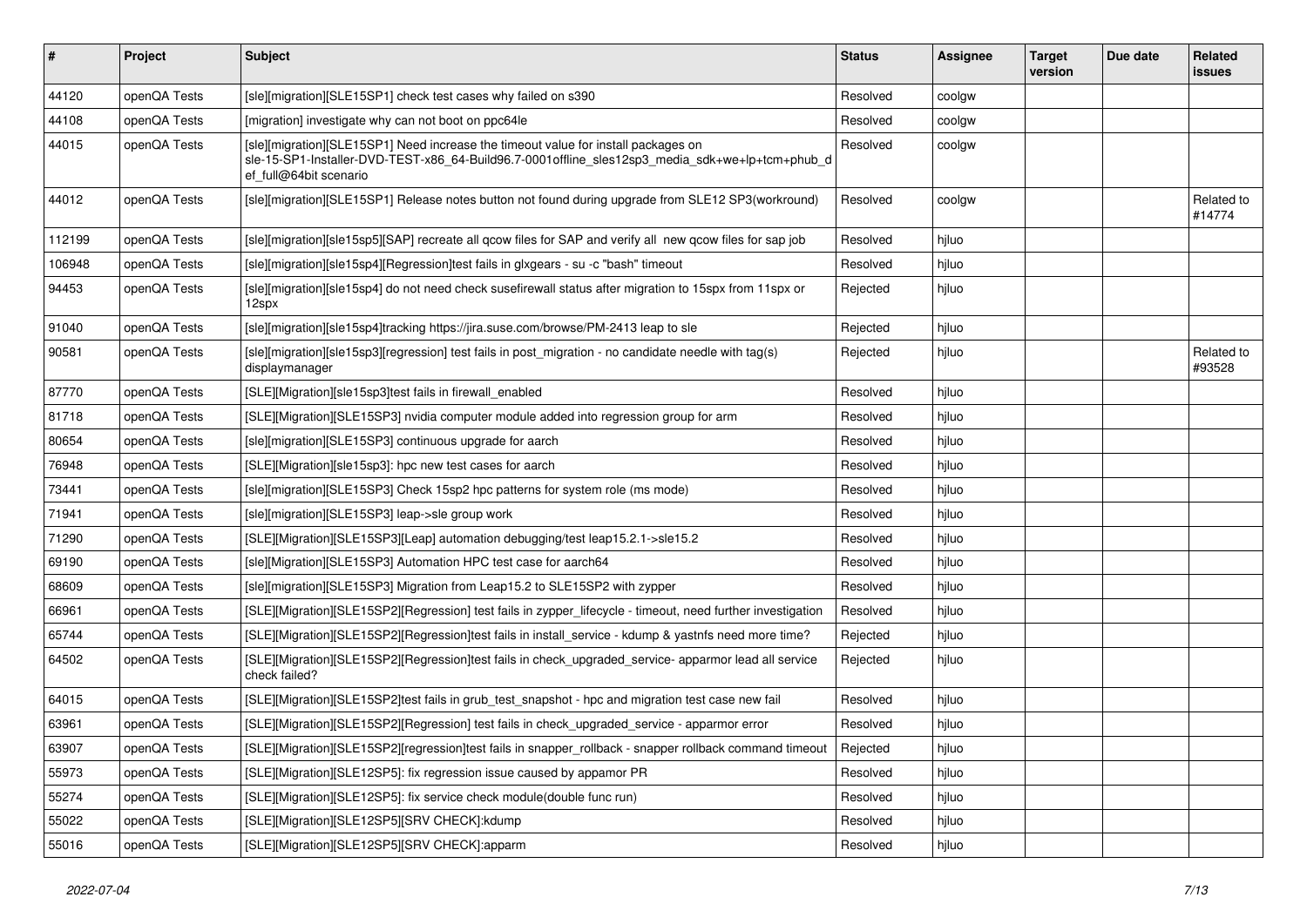| $\vert$ # | Project        | <b>Subject</b>                                                                                                                                                   | <b>Status</b> | Assignee | <b>Target</b><br>version | Due date | Related<br>issues     |
|-----------|----------------|------------------------------------------------------------------------------------------------------------------------------------------------------------------|---------------|----------|--------------------------|----------|-----------------------|
| 55010     | openQA Tests   | [SLE][Migration][SLE12SP5][SRV CHECK]:autofs                                                                                                                     | Resolved      | hjluo    |                          |          |                       |
| 54989     | openQA Tests   | [SLE][Migration][SLE12SP5][continuous migration] aarch64                                                                                                         | Resolved      | hjluo    |                          |          |                       |
| 54668     | openQA Tests   | [SLE][Migration][SLE12SP5]: only check existance of workround in resolve conflict module                                                                         | Resolved      | hjluo    |                          |          |                       |
| 54461     | openQA Tests   | [SLE][Migration][SLE12SP5]:test fails in scc_registration - maybe need more time to handle this case?                                                            | Resolved      | hjluo    |                          |          |                       |
| 54380     | openQA Tests   | [sle][migration][SLE15SP3] investigation service check on migration path from sle11sp4 -> is_sle(>11sp4)                                                         | Resolved      | hjluo    |                          |          |                       |
| 54218     | openQA Tests   | [sle][migration][backlog]:test fails in grub test - can't catch grub2 in time                                                                                    | Rejected      | hjluo    |                          |          | Related to<br>#55169  |
| 54212     | openQA Tests   | [sle][migration][sle12sp5]:check service list status                                                                                                             | Resolved      | hjluo    |                          |          |                       |
| 53876     | openQA Tests   | [SLE][Migration][SLE12SP5]:test fails in zdup                                                                                                                    | Resolved      | hjluo    |                          |          |                       |
| 52802     | openQA Tests   | [SLE][Migration][SLE12SP5]: Review dev migration test group and move to sles12                                                                                   | Resolved      | hjluo    |                          |          |                       |
| 52379     | openQA Tests   | [SLE][Migration][SLE12SP5]: Regression test group Offline Migration test case SLE12 SP4 - SLE12 SP5<br>ALL platform                                              | Resolved      | hjluo    |                          |          |                       |
| 51896     | openQA Tests   | [SLE][Migration][SLE12SP5]: Offline Migration test case SLE12 SP4 - SLE12 SP5                                                                                    | Resolved      | hjluo    |                          |          |                       |
| 49559     | openQA Tests   | [sle][migration][SLE15SP1]test fails in installation - openqa script seems not handle confilict?                                                                 | Resolved      | hjluo    |                          |          |                       |
| 48263     | openQA Tests   | [sle][migration][SLE15SP1]test fails in installation - needle can not match- suspect caused by conflict of<br>phub                                               | Resolved      | hjluo    |                          |          |                       |
| 48032     | openQA Tests   | [sle][migration][sle15sp1] test fails in installation overview - seems page not change after send key alt+n                                                      | Rejected      | hjluo    |                          |          |                       |
| 46574     | openQA Tests   | [sle][migration][sle15sp1]test fails in sshd -Login incorrect                                                                                                    | Rejected      | hjluo    |                          |          |                       |
| 46070     | openQA Tests   | [sle][migration][SLE15SP1]test fails in ooffice - open office timeout?                                                                                           | Resolved      | hjluo    |                          |          |                       |
| 45233     | openQA Tests   | [sle][migration][SLE15SP1]test fails in patch_sle - "tty2-selected " not show after mouse action, further<br>investigation needed                                | Rejected      | hjluo    |                          |          |                       |
| 45125     | openQA Tests   | [sle][migration][SLE15SP1]test fails in reboot to upgrade - syswrite failed Broken pipe - need check<br>ppc64le env?                                             | Resolved      | hjluo    |                          |          |                       |
| 45098     | openQA Tests   | [sle][migration][SLE15SP1]test fails in wireshark - unexpect "bad checksum" msg window popup                                                                     | Resolved      | hjluo    |                          |          |                       |
| 44918     | openQA Tests   | [sle][migration][sle15sp1] test fails in patch_sle - Test died: 'zypper -n in -t pattern ' failed with code 3                                                    | Resolved      | hjluo    |                          |          |                       |
| 110032    | openQA Project | Migration group can not trigger, missing minion jobs? size:M                                                                                                     | Resolved      | kraih    | Ready                    |          | Related to<br>#108983 |
| 111183    | openQA Tests   | [sle][migration][sle15sp4][regression]test fails in install service-garbage after JSON object, at character<br>offset 15                                         | Feedback      | leli     |                          |          |                       |
| 110728    | openQA Tests   | [sle][migration][sle15sp4]test fails in user settings root - inst-userpasswdtoosimple window not show                                                            | Rejected      | leli     |                          |          |                       |
| 106954    | openQA Tests   | [sle][migration][sle15sp4][Regression]test fails in system_prepare - SUSEConnect -s   grep 15.4' timed out                                                       | Resolved      | leli     |                          |          |                       |
| 106789    | openQA Tests   | [sle][migration][sle15sp4][Regression]y2log can not be uploaded caused by command 'find /* -name<br>*.rpmnew'   tee unapplied-configuration-files.txt' timed out | Rejected      | leli     |                          |          |                       |
| 106038    | openQA Tests   | [sle][migration][sle15sp4][Regression]test fails in check_upgraded_service - images have not been<br>removed                                                     | Rejected      | leli     |                          |          |                       |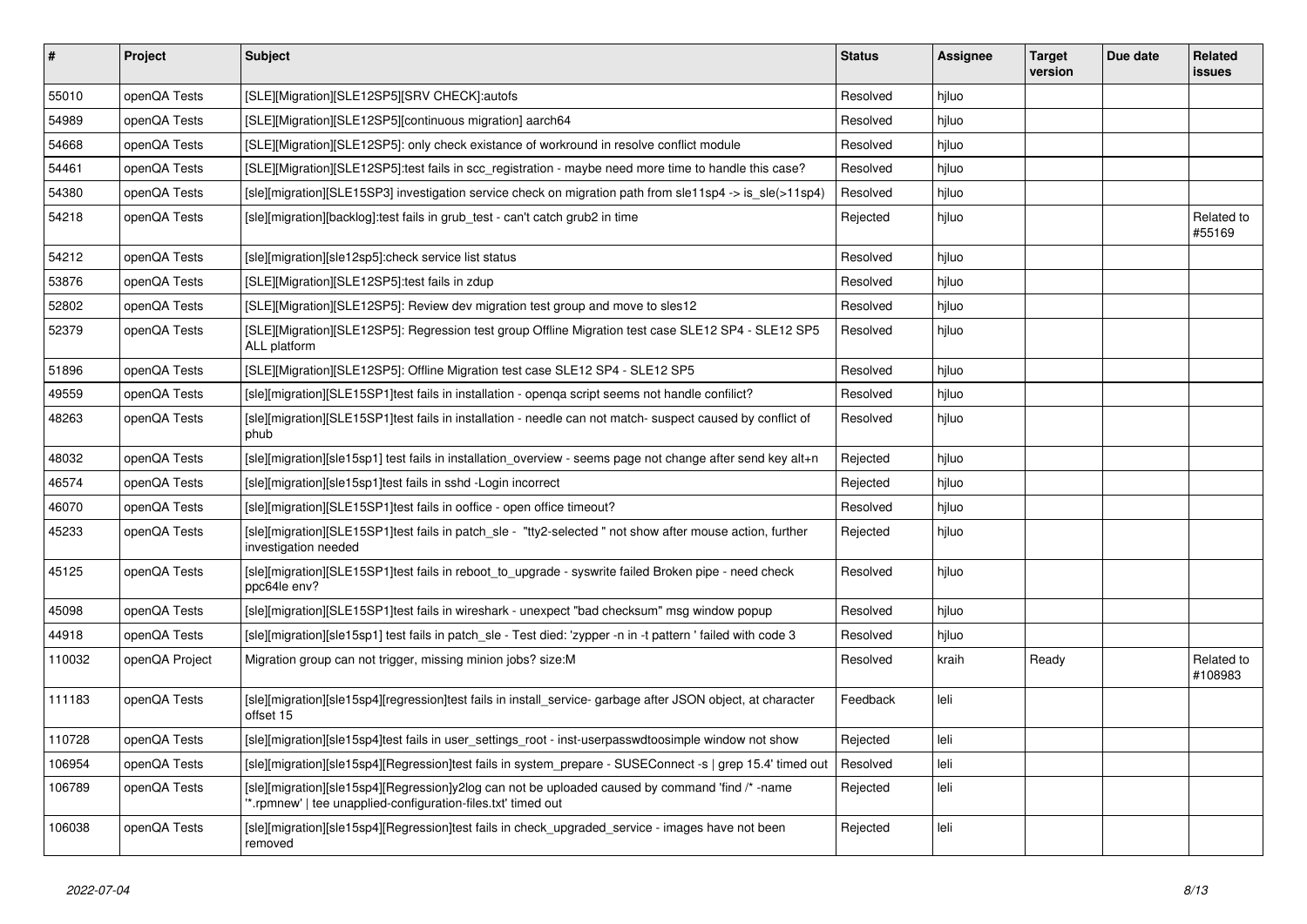| $\sharp$ | Project      | <b>Subject</b>                                                                                                                                          | <b>Status</b> | <b>Assignee</b> | <b>Target</b><br>version | Due date | Related<br><b>issues</b> |
|----------|--------------|---------------------------------------------------------------------------------------------------------------------------------------------------------|---------------|-----------------|--------------------------|----------|--------------------------|
| 105402   | openQA Tests | [sle][migration][sle15sp4][Regression]test fails in check_upgraded_service - userdel failed after logout                                                | Resolved      | leli            |                          |          |                          |
| 105199   | openQA Tests | [sle][migration][sle15sp4][Regression]test fails in orphaned_packages_check - need further investigate                                                  | Resolved      | leli            |                          |          |                          |
| 105037   | openQA Tests | [sle][migration][sle15sp4][Regression]test fails in sshd- qcow need more size                                                                           | Resolved      | leli            |                          |          |                          |
| 104887   | openQA Tests | [sle][migration][sle15sp4] build new qcow for SLES-15-SP2-aarch64-GM-SDK-gnome-allpatterns.qcow2                                                        | Resolved      | leli            |                          |          |                          |
| 104436   | openQA Tests | [sle][migration][sle15sp4]test fails in check_upgraded_service - user not logout before remove user                                                     | Resolved      | leli            |                          |          |                          |
| 104238   | openQA Tests | [sle][migration][SLE15SP4]test fails in scc_deregistration - need disable packagekit before any zypper<br>operation                                     | Resolved      | leli            |                          |          |                          |
| 103821   | openQA Tests | [sle][migration][sle15sp4]test fails in install_service-remove workaround for poo#88247                                                                 | Resolved      | leli            |                          |          |                          |
| 94390    | openQA Tests | [sle][Migration][SLE15SP4] test fails in install_service- user module failed                                                                            | Resolved      | leli            |                          |          |                          |
| 80652    | openQA Tests | [sle][migration][SLE15SP3] continuous upgrade for 390                                                                                                   | Resolved      | leli            |                          |          |                          |
| 80184    | openQA Tests | [SLE][Migration][sle15sp3][Regression]test fails in reboot_gnome(IO::Socket::INET: connect: Connection<br>timed out)                                    | Resolved      | leli            |                          |          |                          |
| 75058    | openQA Tests | [sle][Migration][SLE15SP3] remove softfail record for bsc#1034541                                                                                       | Resolved      | leli            |                          |          |                          |
| 73438    | openQA Tests | [sle][migration][SLE15SP3] Check 15sp2 hpc patterns for system role (text mode)                                                                         | Resolved      | leli            |                          |          |                          |
| 73186    | openQA Tests | [sle][migration][SLE15SP3]test fails in grub_test_snapshot - needle not match                                                                           | Resolved      | leli            |                          |          |                          |
| 71938    | openQA Tests | [sle][migration][SLE15SP3] investigation on diff online /offline rollback                                                                               | Resolved      | leli            |                          |          |                          |
| 71584    | openQA Tests | [sle][migration][SLE15SP3] we need add extra solver case upload for zypper_migration.pm                                                                 | Resolved      | leli            |                          |          |                          |
| 70342    | openQA Tests | [sle][migration][SLE15SP3]: integrate change_password.pm into service check                                                                             | Resolved      | leli            |                          |          |                          |
| 69955    | openQA Tests | [sle][migration][SLE15SP3] Add11sp4 KDE test case                                                                                                       | Resolved      | leli            |                          |          |                          |
| 69298    | openQA Tests | [SLE][Migration][sle15sp3]: investigate 12sp3 qcow                                                                                                      | Resolved      | leli            |                          |          |                          |
| 69187    | openQA Tests | [SLE][Migration][SLE15SP3] Offline media upgrade case using Quarterly Update                                                                            | Rejected      | leli            |                          |          |                          |
| 67570    | openQA Tests | [SLE][Migration][SLE15SP2]test fails in snapper_rollback - not match the generic-desktop in time after<br>reboot                                        | Rejected      | leli            |                          |          |                          |
| 67564    | openQA Tests | [SLE][Migration][SLE15SP2]test fails in await_install - need increase the timeout value                                                                 | Resolved      | leli            |                          |          |                          |
| 67102    | openQA Tests | [SLE][Migration][SLE15SP2]test fails in bootloader - maybe need more time to wait boot?                                                                 | Resolved      | leli            |                          |          |                          |
| 67096    | openQA Tests | [SLE][Migration][SLE15SP2]test fails in bootloader - timeout for match screen                                                                           | Resolved      | leli            |                          |          |                          |
| 66265    | openQA Tests | [SLE][Migration][SLE15SP2]test fails in zypper_migration - confilict happen but no error popup in openqa                                                | Resolved      | leli            |                          |          |                          |
| 65741    | openQA Tests | [SLE][Migration][SLE15SP2][Regression]test fails in ghostscript - needle need update (maybe one more<br>needle) for tracking                            | Rejected      | leli            |                          |          |                          |
| 65651    | openQA Tests | [SLE][Migration][SLE15SP2]test fails in zypper_migration - space is not enough, i suspect the partition for<br>install is full - disk space already 30G | Resolved      | leli            |                          |          |                          |
| 65546    | openQA Tests | [SLE][Migration][SLE15SP2][Regression] test fails in first_boot - stall detect during first boot two cases<br>happen this issue                         | Resolved      | leli            |                          |          |                          |
| 65498    | openQA Tests | [SLE][Migration][SLE15SP2]test fails in register without Itss - setting need change                                                                     | Resolved      | leli            |                          |          |                          |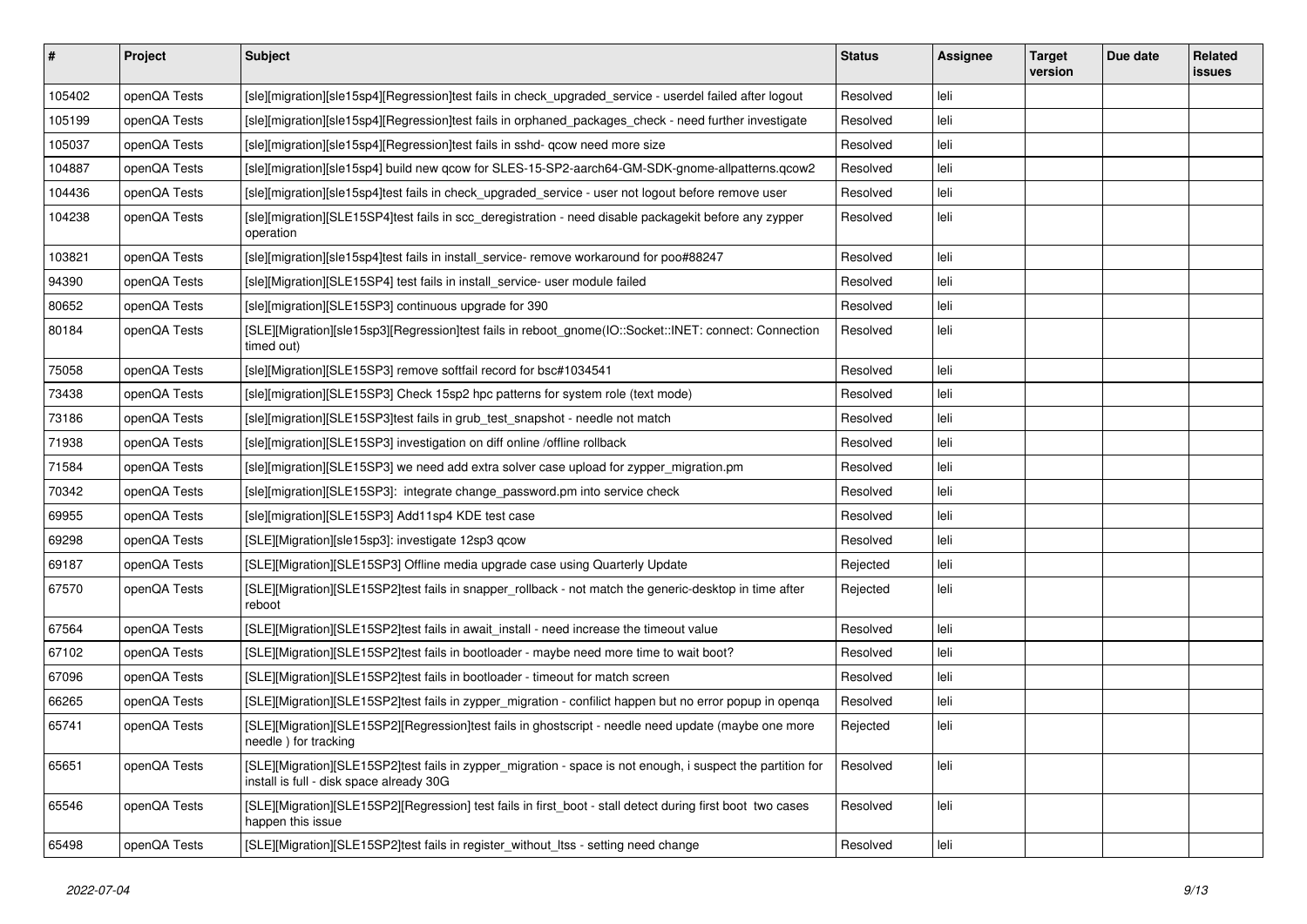| $\sharp$ | Project      | <b>Subject</b>                                                                                                                 | <b>Status</b> | <b>Assignee</b> | <b>Target</b><br>version | Due date | Related<br><b>issues</b> |
|----------|--------------|--------------------------------------------------------------------------------------------------------------------------------|---------------|-----------------|--------------------------|----------|--------------------------|
| 65495    | openQA Tests | [SLE][Migration][SLE15SP2]test fails in yast2_migration - maybe correct needle needed                                          | Resolved      | leli            |                          |          |                          |
| 65483    | openQA Tests | [SLE][Migration][SLE15SP2]test fails in await_install - need increase disk size for qcow2 file                                 | Resolved      | leli            |                          |          |                          |
| 64310    | openQA Tests | [SLE][Migration][backlog] test fails in system prepare - suseconnect -p failed                                                 | Resolved      | leli            |                          |          |                          |
| 63763    | openQA Tests | [SLE][Migration][SLE15SP2]test fails in bootloader_zkvm#1 - Backend process died lead job incomplete                           | Rejected      | leli            |                          |          |                          |
| 62261    | openQA Tests | [sle][Migration][SLE15SP2]:test fails in scc_registration - need special handle for zvm 11sp4                                  | Resolved      | leli            |                          |          |                          |
| 62258    | openQA Tests | [sle][Migration][SLE15SP2]test fails in scc_registration - handle licence agree page for 11sp4                                 | Resolved      | leli            |                          |          |                          |
| 55013    | openQA Tests | [SLE][Migration][SLE12SP5][SRV CHECK]:cpus                                                                                     | Resolved      | leli            |                          |          |                          |
| 54983    | openQA Tests | [SLE][Migration][SLE12SP5][continuous migration] x86                                                                           | Resolved      | leli            |                          |          |                          |
| 53726    | openQA Tests | [SLE][Migration][SLE12SP5] RMT automation integration work                                                                     | Resolved      | leli            |                          |          |                          |
| 52811    | openQA Tests | [SLE][Migration][SLE12SP5]: Test cases for z/VM                                                                                | Resolved      | leli            |                          |          |                          |
| 52373    | openQA Tests | [SLE][Migration][SLE12SP5]: Regression test group Offline Migration test case SLE11 SP4-LTSS - SLE12<br>SP5 ALL platform       | Resolved      | leli            |                          |          |                          |
| 52370    | openQA Tests | [SLE][Migration][SLE12SP5]: Regression test group Offline Migration test case SLE12 SP5 - SLE15 SP1<br>ALL platform            | Resolved      | leli            |                          |          |                          |
| 52187    | openQA Tests | [SLE][Migration][SLE12SP5] Offline Migration test case SLE11 SP4 -LTSS -> SLE12SP5 -> SLE15SP1                                 | Resolved      | leli            |                          |          |                          |
| 51899    | openQA Tests | [SLE][Migration][SLE12SP5]: Offline Migration test case SLE12 SP5 - SLE15 SP1                                                  | Resolved      | leli            |                          |          |                          |
| 49844    | openQA Tests | [sle][migration][sle15sp1] test fails in force_scheduled_tasks - can not find /usr/share/btrfsmaintenance/                     | Rejected      | leli            |                          |          |                          |
| 49664    | openQA Tests | [sle][migration][SLE15SP1]test fails in patch sle - WE should have license                                                     | Resolved      | leli            |                          |          |                          |
| 49661    | openQA Tests | [sle][migration][SLE15SP1][POST] test fails in scc_registration - registration needle not captured                             | Rejected      | leli            |                          |          |                          |
| 49613    | openQA Tests | [sle][migration][sle15sp1]test fails in keymap_or_locale - needle cleared_console need to be updated                           | Resolved      | leli            |                          |          |                          |
| 49610    | openQA Tests | [sle][migration][sle15sp1] test fails in installation_overview - suspect script change lead this issue                         | Rejected      | leli            |                          |          |                          |
| 49607    | openQA Tests | [sle][migration][sle15sp1] test fails in install_service - vsftpd can not installed,need check why not found?<br>no base/repo? | Resolved      | leli            |                          |          |                          |
| 49343    | openQA Tests | [sle][migration][sle15sp1]test fails in force_scheduled_tasks- connection timeout on systemctl list-uints                      | Rejected      | leli            |                          |          |                          |
| 49337    | openQA Tests | [sle][migration][SLE15SP1]test fails in grub_test- seem grub pic not captured by test script                                   | Rejected      | leli            |                          |          |                          |
| 48287    | openQA Tests | [sle][migration][SLE15SP1]test fails in welcome - seems alt-a not send in code                                                 | Resolved      | leli            |                          |          |                          |
| 48041    | openQA Tests | [sle][migration][SLE15SP1]- test fails in boot_to_desktop - no grub show                                                       | Resolved      | leli            |                          |          |                          |
| 46577    | openQA Tests | [sle][migration][sle15sp1]test fails in grub test snapshot - grub not show after reboot                                        | Resolved      | leli            |                          |          |                          |
| 46439    | openQA Tests | [sle][migration][SLE15SP1]test fails in snapper_rollback- can not boot into readonly snapshot                                  | Rejected      | leli            |                          |          |                          |
| 46433    | openQA Tests | [sle][migration][sle15sp1]test fails in keymap_or_locale - xterm not start                                                     | Rejected      | leli            |                          |          | Related to<br>#46532     |
| 45347    | openQA Tests | [sle][migration][SLE15SP1][post] test fails in installation - wrong loader_type in autoyast profile                            | Resolved      | leli            |                          |          |                          |
| 45119    | openQA Tests | [sle][migration][SLE15SP1]test fails in upgrade_snapshots - snapper list need more time to finish                              | Resolved      | leli            |                          |          |                          |
| 45110    | openQA Tests | [sle][migration][SLE15SP1]test fails in scc_registration - no candidate needle? need further investigation                     | Resolved      | leli            |                          |          |                          |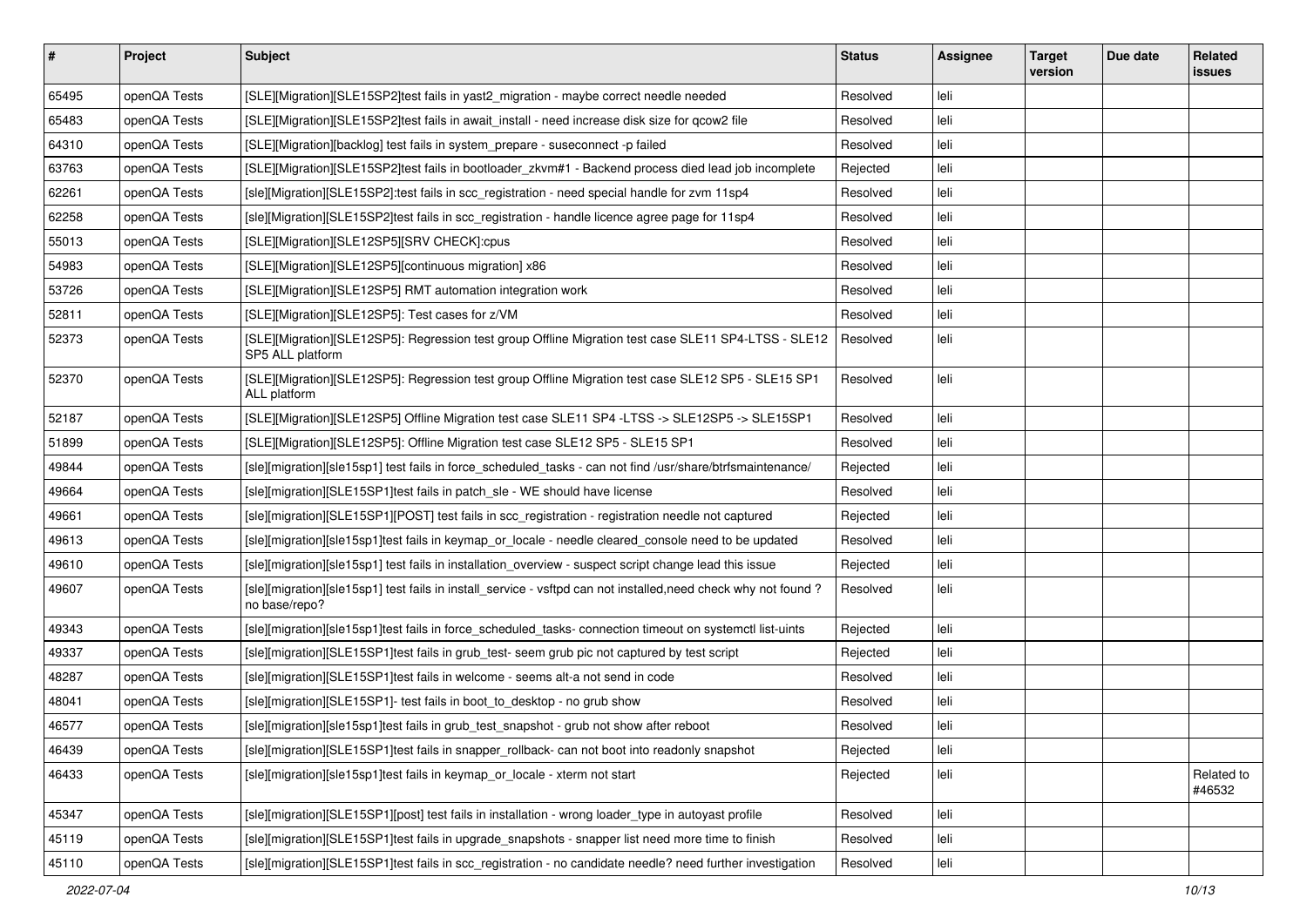| #      | Project                  | <b>Subject</b>                                                                                                                                   | <b>Status</b> | <b>Assignee</b> | <b>Target</b><br>version | Due date   | Related<br>issues                                  |
|--------|--------------------------|--------------------------------------------------------------------------------------------------------------------------------------------------|---------------|-----------------|--------------------------|------------|----------------------------------------------------|
| 45095  | openQA Tests             | [sle][migration][SLE15SP1]test fails in clone - afteryast2 --"autoyast2 need install" msg pop up after "yast2<br>--ncurses clone system" command | Resolved      | leli            |                          |            |                                                    |
| 44921  | openQA Tests             | [sle][migration][sle15sp1] test fails in patch_sle - suspect wrong needle matched                                                                | Resolved      | leli            |                          |            |                                                    |
| 44915  | openQA Tests             | [sle][migration][sle15sp1] test fails in vino_screensharing_available - no vino, need update code and<br>needle                                  | Resolved      | leli            |                          |            |                                                    |
| 44336  | openQA Tests             | [sle][migration][SLE15SP1] :test fails in patch_sle -- Need create new SLES-12-SP3-s390x-updated.qcow2   Resolved<br>file to continue the test   |               | leli            |                          |            |                                                    |
| 108281 | openQA Project           | test fails in svirt_upload_assets - can not upload qcow, error "File is too big"                                                                 | Resolved      | mkittler        | Ready                    |            |                                                    |
| 58625  | openQA Project           | add new medium faild if you first search item                                                                                                    | Resolved      | mkittler        | Done                     |            |                                                    |
| 48452  | openQA Project           | needledir not found after run openqa-clone-custom-git-refspec script on a job with dynamic needle<br>switching/reloading                         | Resolved      | mkittler        | Current<br>Sprint        |            | Related to<br>#44327                               |
| 101950 | openQA Project           | open.qa document need update base latest opensuse release for trace/debug firewalld size:S                                                       | Resolved      | mkittler        | Ready                    | 2021-11-26 |                                                    |
| 103864 | openQA Project           | Support arch as filter parameter in jobs/overview API route (was: The openga-cli api command seems not<br>support $\ldots$ )                     | Resolved      | okurz           | Ready                    |            |                                                    |
| 61019  | openQA Project           | new needle can not download during development mode                                                                                              | Resolved      | okurz           | Done                     |            |                                                    |
| 60254  | openQA Project           | check module src code through openga webui link not consistent with the real running code when using<br>openqa-clone-custom-git-refspec          | Rejected      | okurz           |                          |            | Related to<br>#59184, Is<br>duplicate of<br>#54965 |
| 70474  | openQA<br>Infrastructure | Machine ppc64le-hmc-single-disk is down                                                                                                          | Rejected      | riafarov        |                          |            | Is duplicate<br>of #69754                          |
| 109079 | openQA Tests             | [sle][migration][sle15sp4][regression]test fails in patch_sle - systemctl stop packagekit timeout                                                | Rejected      | tinawang123     |                          |            |                                                    |
| 108653 | openQA Tests             | [sle][migration][sle15sp4]test fails in check_system_info#1 timeout on suseconnect -p<br>sle-module-python3/15.4/s390x                           | Resolved      | tinawang123     |                          |            |                                                    |
| 101435 | openQA Tests             | [opensuse][migration][tw] fix openIdap_to_389ds issue on TW test failed case                                                                     | Resolved      | tinawang123     |                          |            |                                                    |
| 92653  | openQA Tests             | [SLE][Migration][SLE15SP3] - add pre system check during migration                                                                               | Resolved      | tinawang123     |                          |            |                                                    |
| 92650  | openQA Tests             | [SLE][Migration][SLE15SP4] - add uefi for leap->sle automation                                                                                   | Resolved      | tinawang123     |                          |            |                                                    |
| 90504  | openQA Tests             | [sle][migration][SLE15SP4] Idap-389 tools plugin test                                                                                            | Resolved      | tinawang123     |                          |            |                                                    |
| 90464  | openQA Tests             | [sle][migration][sle15sp3] integrate tests/migration/openldap_to_389ds.pm into regression test group                                             | Resolved      | tinawang123     |                          |            |                                                    |
| 81292  | openQA Tests             | [sle][migration][SLE15SP3] multi machine check setup for Idap migration                                                                          | Resolved      | tinawang123     |                          |            |                                                    |
| 80650  | openQA Tests             | [sle][migration][SLE15SP3] continuous upgrade for power                                                                                          | Resolved      | tinawang123     |                          |            |                                                    |
| 71587  | openQA Tests             | [sle][migration][SLE15SP3] Automation for https://jira.suse.com/browse/SLE-8608                                                                  | Resolved      | tinawang123     |                          |            |                                                    |
| 71287  | openQA Tests             | [SLE][Migration][SLE15SP3][Leap] zdup automation on leap15.2->sle15.2                                                                            | Resolved      | tinawang123     |                          |            |                                                    |
| 70171  | openQA Tests             | [SLE][Migration][backlog]: yast2_samba.pm integrate into service check                                                                           | Rejected      | tinawang123     |                          |            |                                                    |
| 69958  | openQA Tests             | [sle][migration][SLE15SP3] Service check for keyboard setting                                                                                    | Resolved      | tinawang123     |                          |            |                                                    |
| 69697  | openQA Tests             | [sle][migration][SLE15SP3] investigation on uefi x86 migration case                                                                              | Resolved      | tinawang123     |                          |            |                                                    |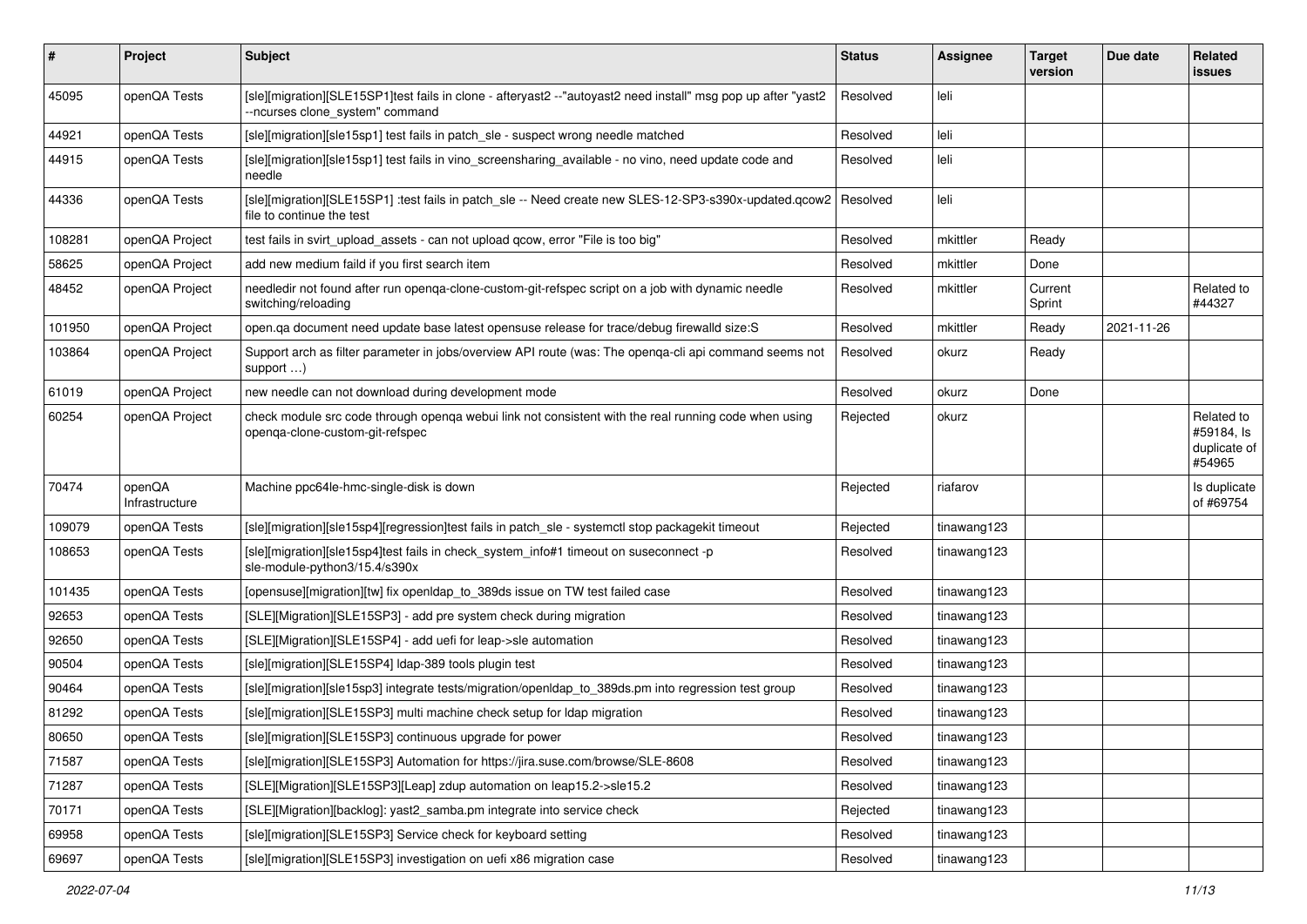| #     | Project      | <b>Subject</b>                                                                                                              | <b>Status</b> | <b>Assignee</b> | <b>Target</b><br>version | Due date | <b>Related</b><br><b>issues</b> |
|-------|--------------|-----------------------------------------------------------------------------------------------------------------------------|---------------|-----------------|--------------------------|----------|---------------------------------|
| 68071 | openQA Tests | [SLE][Migration][SLE15SP2] test fails in system_prepare - grep sle_hpc instead of hpc                                       | Resolved      | tinawang123     |                          |          |                                 |
| 68020 | openQA Tests | [SLE][Migration][SLE15SP2] setting SLE_PRODUCT=sle_hpc lead all arm hpc migration case failed                               | Rejected      | tinawang123     |                          |          |                                 |
| 66244 | openQA Tests | [SLE][Migration][SLE15SP2][Milestone]test fails in installation - stall detect                                              | Rejected      | tinawang123     |                          |          |                                 |
| 65855 | openQA Tests | [SLE][Migration][SLE15SP2][regression]test fails in prepare_test_data - cpio command timeout? / rm test<br>command timeout? | Rejected      | tinawang123     |                          |          |                                 |
| 65540 | openQA Tests | [SLE][Migration][SLE15SP2][Regression]test fails in install_service - need more time for wait yast2nfs                      | Rejected      | tinawang123     |                          |          |                                 |
| 64036 | openQA Tests | [SLE][Migration][SLE15SP2][regression]test fails in eog /wireshark/ooffice/oomath etc. - this should caused<br>by UI change | Resolved      | tinawang123     |                          |          |                                 |
| 63187 | openQA Tests | [SLE][Migration][SLE15SP2] Iltest fails in upgrade_select - prepare phase need de-register for zvm 390<br>case              | Resolved      | tinawang123     |                          |          |                                 |
| 57506 | openQA Tests | [SLE][Migration][SLE12SP5]test fails in installation - 390 AY media test case                                               | Rejected      | tinawang123     |                          |          |                                 |
| 57326 | openQA Tests | [SLE][Migration][SLE12SP5][Improvement]: using setting instead of fix value in AY file                                      | Resolved      | tinawang123     |                          |          |                                 |
| 57242 | openQA Tests | [SLE][Migration][SLE12SP5]:improvement for<br>https://github.com/os-autoinst/os-autoinst-distri-opensuse/pull/8479          | Rejected      | tinawang123     |                          |          |                                 |
| 56399 | openQA Tests | [SLE][Migration][SLE12SP5][Improve]: check SUSEConnect -s before / after migration                                          | Resolved      | tinawang123     |                          |          |                                 |
| 55859 | openQA Tests | [SLE][Migration][SLE12SP5]test fails in patch sle - uncheck beta filter failed?                                             | Resolved      | tinawang123     |                          |          |                                 |
| 55097 | openQA Tests | [SLE][Migration][SLE12SP5]: Check 12sp5 Jira issue and implement automation version check(phase2)                           | Resolved      | tinawang123     |                          |          | Related to<br>#54257            |
| 54992 | openQA Tests | [SLE][Migration][SLE12SP5][continuous migration] power                                                                      | Resolved      | tinawang123     |                          |          |                                 |
| 54440 | openQA Tests | [sle][migration][sle12sp5]test fails in scc_registration                                                                    | Resolved      | tinawang123     |                          |          |                                 |
| 54257 | openQA Tests | [SLE][Migration][SLE12SP5]: Check 12sp5 Jira issue and implement automation version check                                   | Resolved      | tinawang123     |                          |          | Related to<br>#55097            |
| 54254 | openQA Tests | [SLE][Migration][SLE12SP5]:Check repo content before and after                                                              | Resolved      | tinawang123     |                          |          |                                 |
| 52799 | openQA Tests | [SLE][Migration][SLE12SP5]: Review dev regression test group and move to sles12                                             | Resolved      | tinawang123     |                          |          |                                 |
| 52382 | openQA Tests | [SLE][Migration][SLE12SP5]: Regression test group Offline Migration test case SLE12 SP2 -LTSS - SLE12<br>SP5 ALL platform   | Resolved      | tinawang123     |                          |          |                                 |
| 52010 | openQA Tests | [SLE][Migration][SLE12SP5]: Offline Migration test case SLE12 SP2-LTSS - SLE12 SP5                                          | Resolved      | tinawang123     |                          |          |                                 |
| 51890 | openQA Tests | [SLE][Migration][SLE12SP5]: Offline Migration test case SLE11 SP4 -LTSS - SLE12 SP5                                         | Resolved      | tinawang123     |                          |          |                                 |
| 49847 | openQA Tests | [sle][migration][sle15sp1]test fails in prepare_system_for_update_tests - pkcon not exist                                   | Resolved      | tinawang123     |                          |          |                                 |
| 49340 | openQA Tests | [sle][migration][sle15sp1]test fails in grub_test_snapshot- can not match boot-menu-snapshot on aarch64                     | Resolved      | tinawang123     |                          |          |                                 |
| 48266 | openQA Tests | [sle][migration][SLE15SP1]test fails in installation overview- seems alt-o double sent?                                     | Resolved      | tinawang123     |                          |          | <b>Blocks</b><br>#48629         |
| 48026 | openQA Tests | [sle][migration][sle15sp1]test fails in grub_test_snapshot - needle need update                                             | Resolved      | tinawang123     |                          |          |                                 |
| 45107 | openQA Tests | [sle][migration][SLE15SP1]test fails in yast2 snapper - yast2 snapper-new snapshot not match                                | Resolved      | tinawang123     |                          |          |                                 |